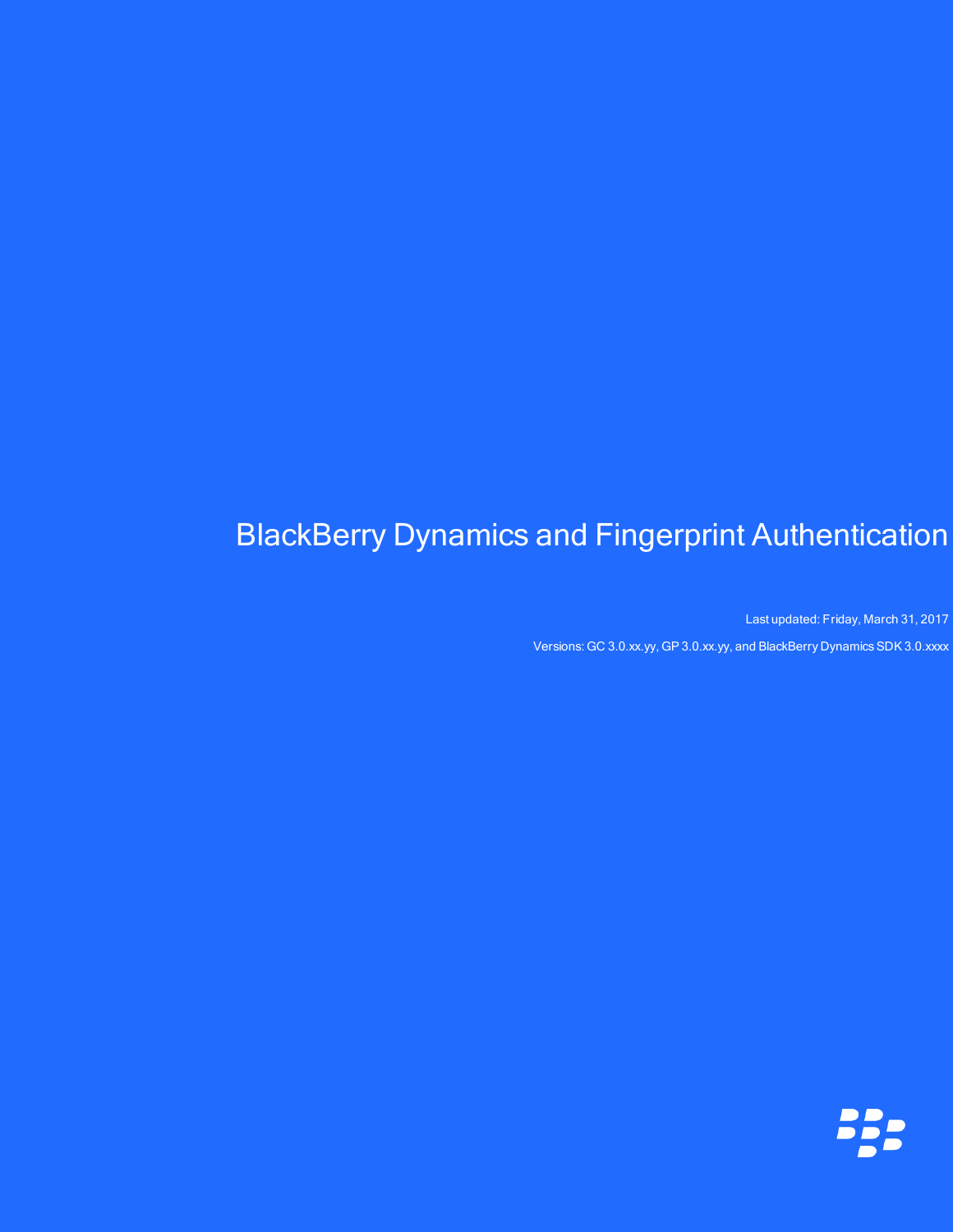©2017 BlackBerry Limited. Trademarks, including but not limited to BLACKBERRY, BBM, BES, EMBLEM Design, ATHOC, MOVIRTU and SECUSMART are the trademarks or registered trademarks of BlackBerry Limited, its subsidiaries and/or affiliates, used under license, and the exclusive rights to such trademarks are expressly reserved. All other trademarks are the property of their respective owners. All other trademarks are the property of their respective owners. This documentation is provided "as is" and without condition, endorsement, guarantee, representation or warranty, or liability of any kind by BlackBerry Limited and its affiliated companies, all of which are expressly disclaimed to the maximum extent permitted by applicable law in your jurisdiction.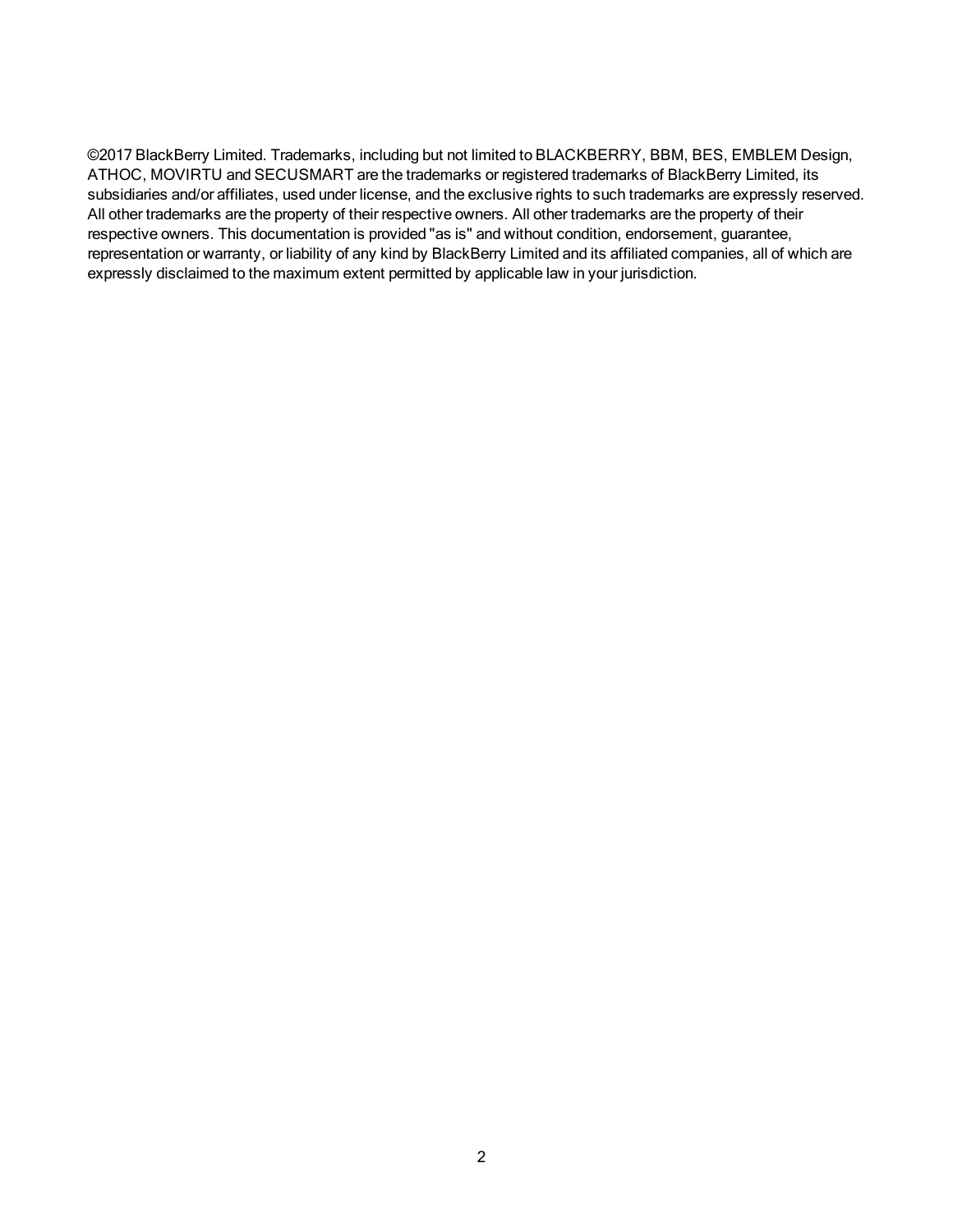# **Contents**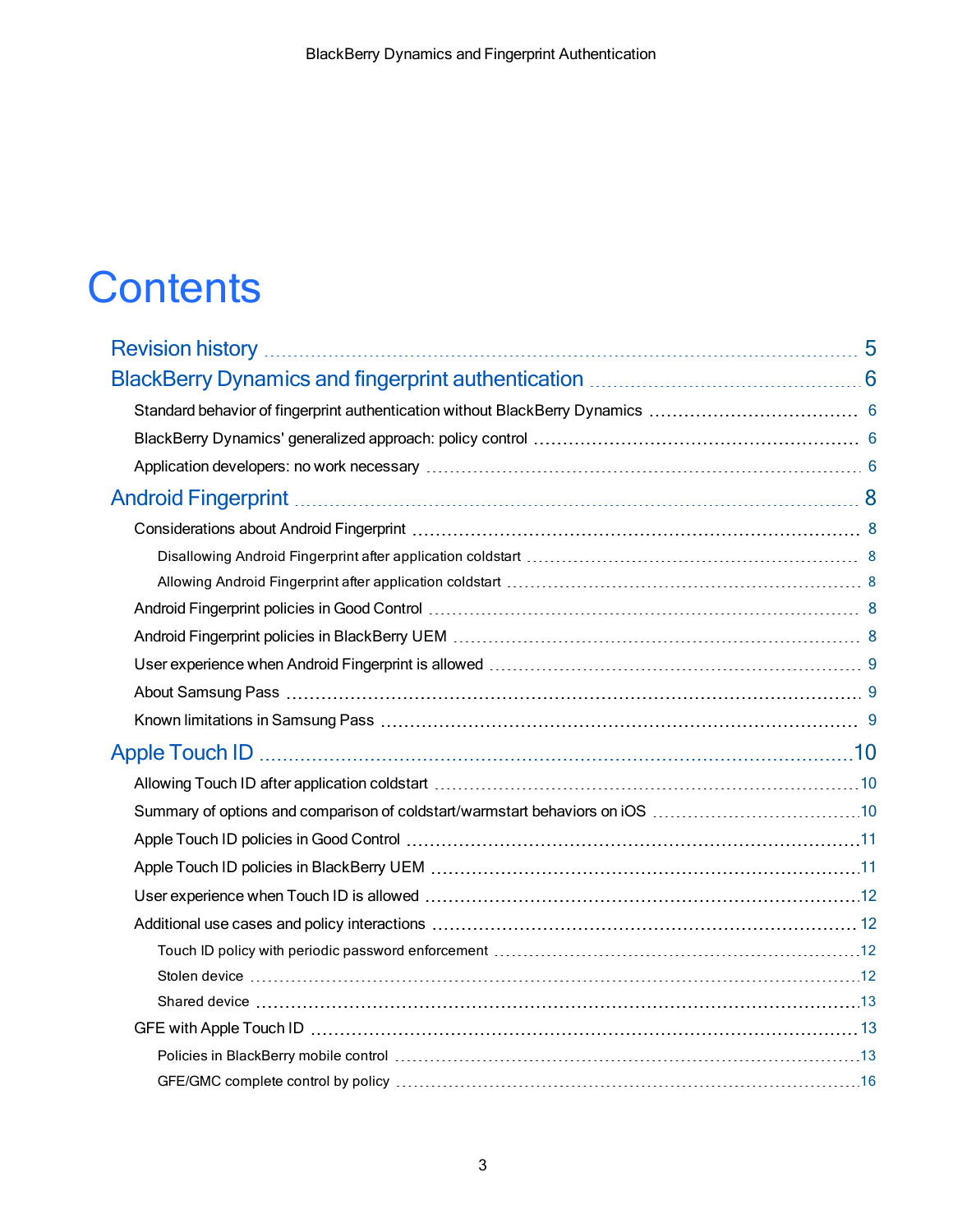|--|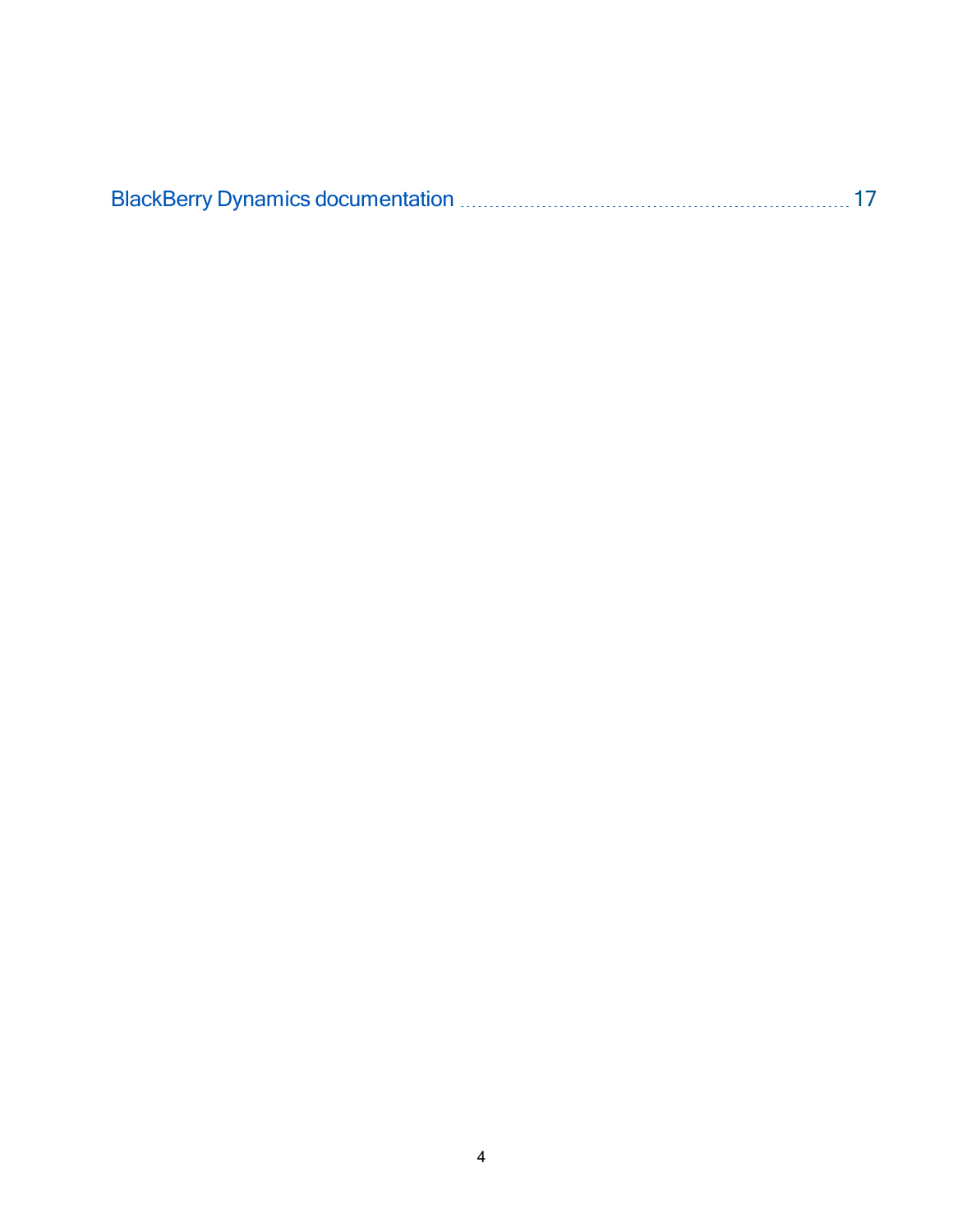# <span id="page-4-0"></span>Revision history

| <b>Date</b> | <b>Description</b>                                                                                                                                                                          |
|-------------|---------------------------------------------------------------------------------------------------------------------------------------------------------------------------------------------|
| 2017-03-20  | • Now refers to both Good Control and BlackBerry UEM<br>• Additional use cases in Apple Touch ID<br><b>Clarifications throughout</b>                                                        |
| 2016-12-19  | Version numbers updated for latest release; no content changes.                                                                                                                             |
| 2016-06-29  | Updated for latest release:<br>• Android Fingerprint<br>Changes to Good Control policies governing fingerprint authentication<br>Renamed BlackBerry Dynamics and Fingerprint Authentication |
| 2016-01-15  | Version numbers updated for latest release; no content changes.                                                                                                                             |
| 2015-06-19  | Updated to include information about Touch ID with BlackBerry For Enterprise (GFE) and<br>BlackBerry Mobile Control (GMC).                                                                  |
| 2015-05-18  | Version numbers updated for latest release; no content changes.                                                                                                                             |
| 2015-04-15  | Updated with clarifications about Apple Inc.'s own treatment of the biometric data in its<br>processor's Secure Enclave.                                                                    |
| 2015-03-26  | Updated for latest release: New policy in Good Control to allow Touch ID immediately after<br>application start ("coldstart")                                                               |
| 2015-02-27  | First issued                                                                                                                                                                                |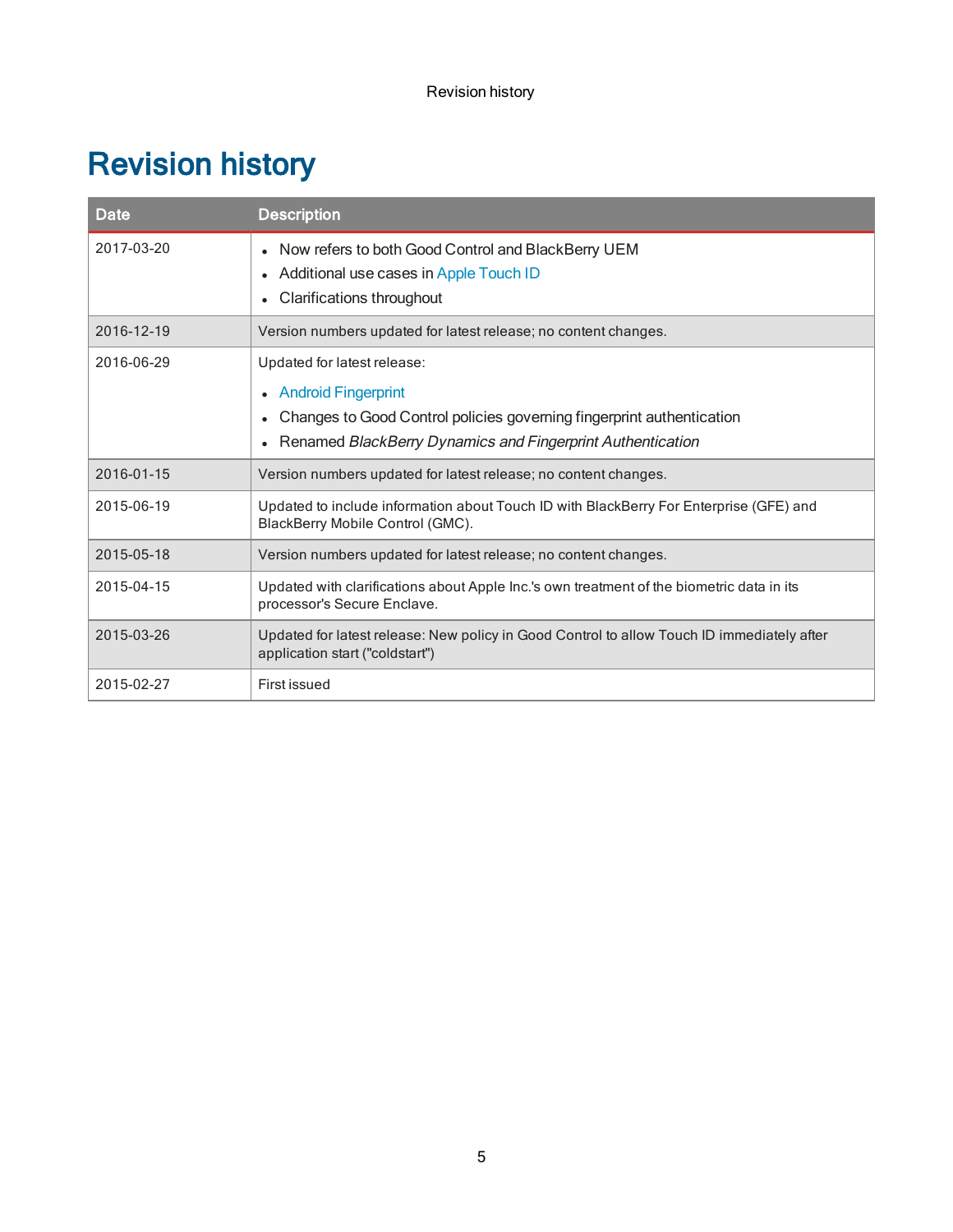# <span id="page-5-0"></span>BlackBerry Dynamics and fingerprint authentication

This document describes the security of fingerprint recognition technology for user authentication in mobile applications with BlackBerry Dynamics, including the following vendor-specific biometric solutions:

- Android Fingerprint
- Apple Touch ID
- Samsung Pass

<span id="page-5-1"></span>This paper should help you make your own decisions about whether or not your organization wants to rely on fingerprint technology with BlackBerry Dynamics.

## Standard behavior of fingerprint authentication without BlackBerry Dynamics

The standard behavior of fingerprint recognition without BlackBerry Dynamics software can be generalized as follows:

- If authentication with fingerprint recognition fails a certain number of times in succession, the application prompts the user for a password.
- The user cannot return to the home screen unless the fingerprint recognition dialog is dismissed by either authenticating or by canceling the dialog.

<span id="page-5-2"></span>This standard behavior is not changed by BlackBerry Dynamics.

### BlackBerry Dynamics' generalized approach: policy control

If a user has not enabled fingerprint recognition on a device, then enabling fingerprint authentication in Good Control or BlackBerry UEM has no effect. That is, the user must indicate the desire to use fingerprint recognition; it is not imposed by the system.

Regardless of the specific platform's implementation of fingerprint recognition, BlackBerry Dynamics takes a generalized approach: administrator-managed policy.

BlackBerry's support for fingerprint recognition is a supplement to standard BlackBerry secure user authentication, not a replacement for it. BlackBerry Dynamics includes the following kinds of policies related to Touch ID. These settings are configured by way of policies in Good Control or BlackBerry UEM.

- Allow or disallow fingerprint authentication for BlackBerry Dynamics-based applications in general
- If fingerprint authentication is allowed in general, you can also allow or disallow it for BlackBerry Dynamics applications immediately after application coldstart. If you do not allow it after application coldstart, the user must enter the password for the application.
- <span id="page-5-3"></span>• Require the end-user to enter a password after a specified time interval.

### Application developers: no work necessary

Developers of BlackBerry Dynamics-based applications benefit from BlackBerry's fingerprint authentication support in several ways: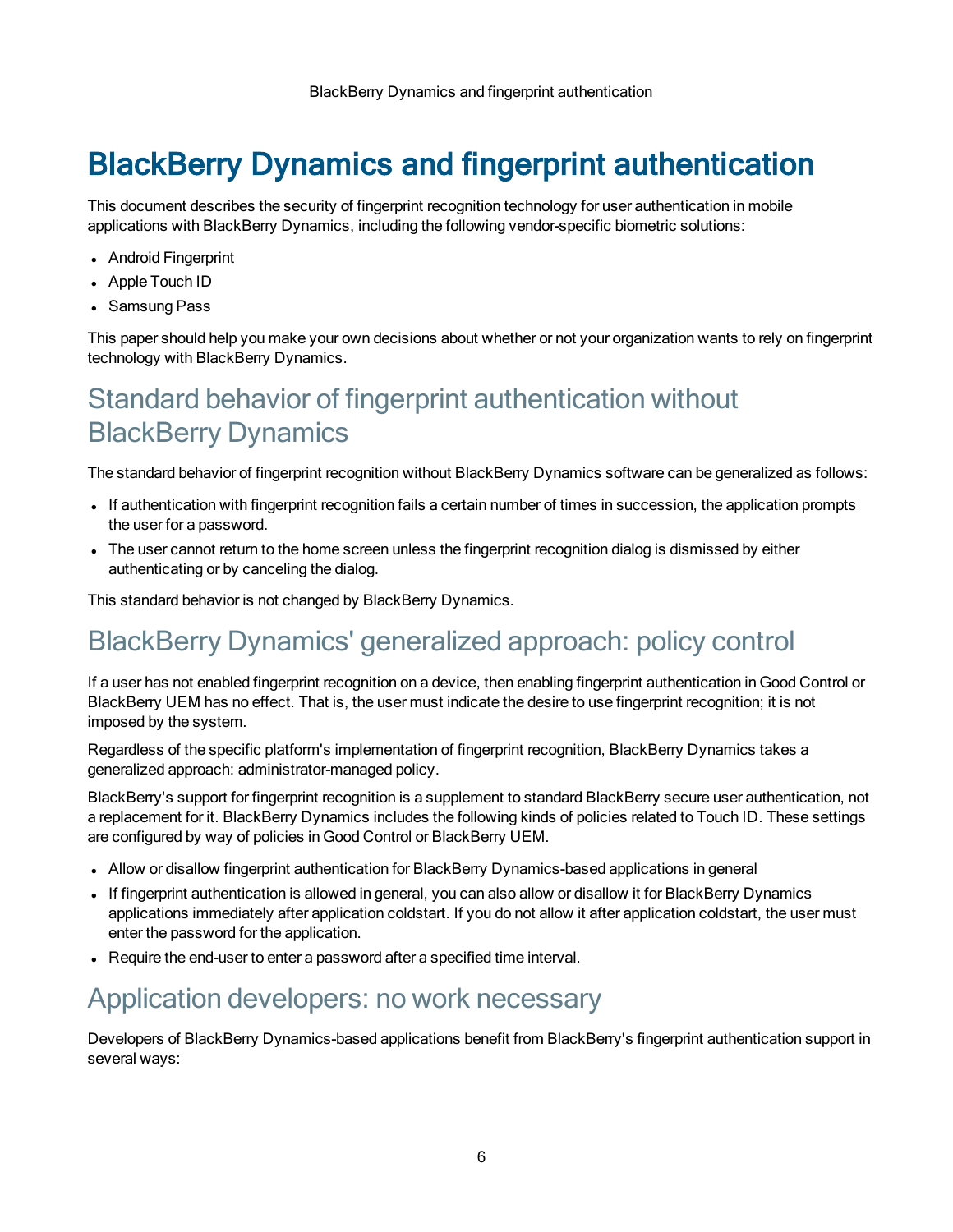- No additional programming is required. All necessary work is done by the BlackBerry Dynamics SDK itself.
- Fingerprint authentication can be enabled or disabled quickly in Good Control or BlackBerry UEM by the IT administrator, without the developer's intervention.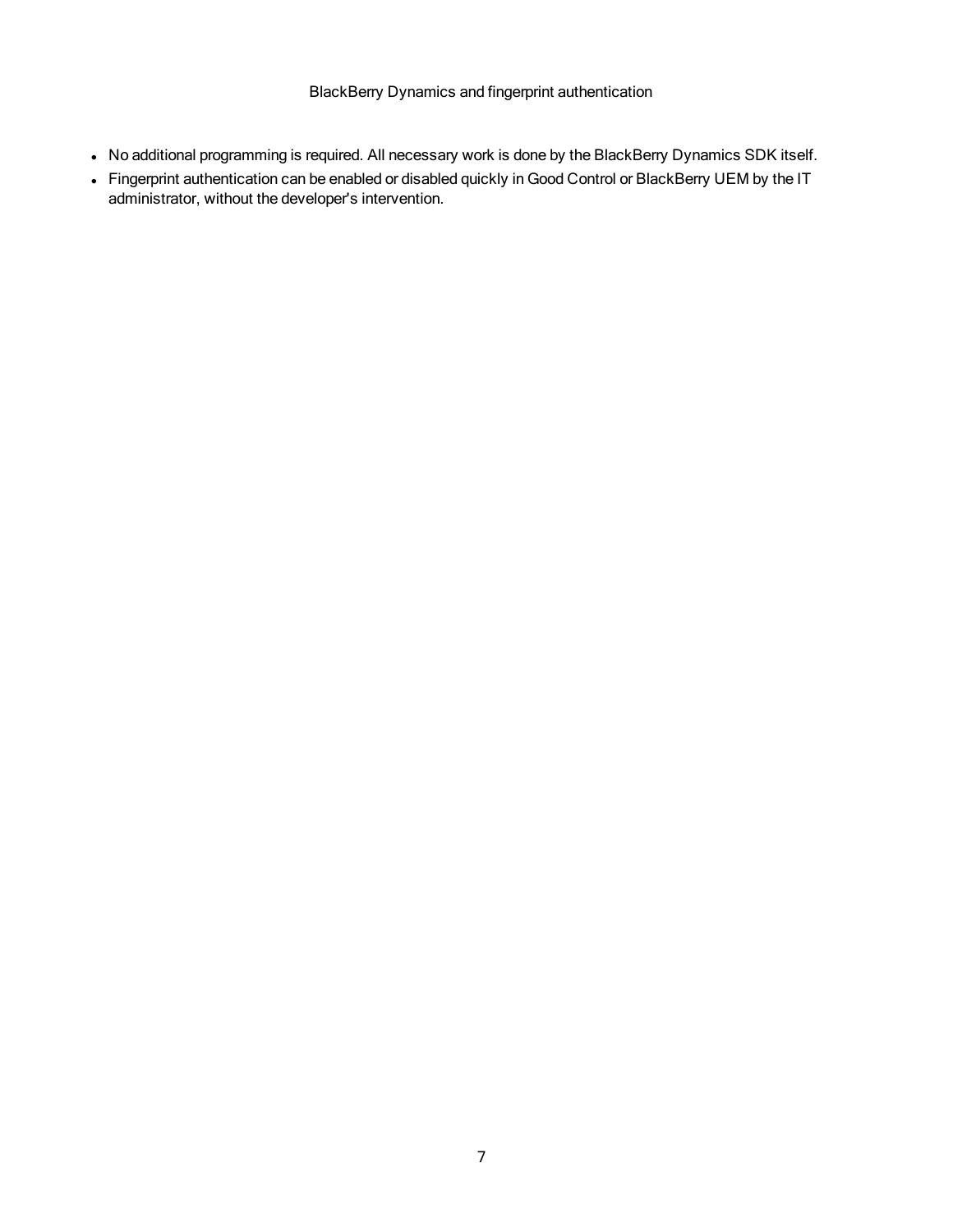Android Fingerprint

# <span id="page-7-0"></span>Android Fingerprint

<span id="page-7-1"></span>Android Fingerprint is a fingerprint recognition system from Google for some Android devices, [discussed](http://developer.android.com/about/versions/marshmallow/android-6.0.html) from a [programming](http://developer.android.com/about/versions/marshmallow/android-6.0.html) perspective by Google.

# Considerations about Android Fingerprint

Security ramifications depend on how your Android Fingerprint policies are configured, with options described in Android [Fingerprint](#page-7-4) policies in Good Control and Android Fingerprint policies in [BlackBerry](#page-7-5) UEM.

#### <span id="page-7-2"></span>Disallowing Android Fingerprint after application coldstart

When Android Fingerprint immediately after application coldstart is not allowed, Android Fingerprint does not alter the security of BlackBerry Dynamics-enabled application data on the device, which remains secure with or without the use of Android Fingerprint. In this case, the application keystore is not used as part of BlackBerry Dynamics's Android Fingerprint integration. The application is secured by the application container's password.

#### <span id="page-7-3"></span>Allowing Android Fingerprint after application coldstart

By contrast, when Android Fingerprint after application coldstart is allowed, a BlackBerry Dynamics-based application stores key information in the keystore, which is protected by the device passcode.

This means that the application container's password adds no extra security and the contents of the application container are protected only by the device passcode.

If the device passcode is disabled or removed, the Android-Fingerprint-related information stored by the BlackBerry Dynamics application is removed from the keystore. The end-user can no longer use Android Fingerprint to authenticate to the application after coldstart but must authenticate with the application password instead.

<span id="page-7-4"></span>If the user subsequently enables the device passcode, the ability to use Android Fingerprint to unlock an application after coldstart is re-enabled, after the next time the user unlocks the application with the application password.

# Android Fingerprint policies in Good Control

The Good Control administrator can specify the behavior of Android Fingerprint via security policy.

Shown below are the clickpaths in Good Control to change the settings.

- 1. Policy Sets > edit a policy > Security Policies > Password Policies > checkmark or uncheckmark Allow Android Fingerprint for Idle Unlock, . The default is "Not Allowed".
- 2. The second setting determines if Android Fingerprint is allowed immediately after application coldstart and is displayed only if Android Fingerprint in general is allowed. If Android Fingerprint after application coldstart is not allowed, the user must enter the application password that was set at activation.
- <span id="page-7-5"></span>3. The third setting determines when a user must periodically enter the password that was set when the application was activated.

# Android Fingerprint policies in BlackBerry UEM

The UEM administrator can specify the behavior of Android Fingerprint via the BlackBerry Dynamics profile.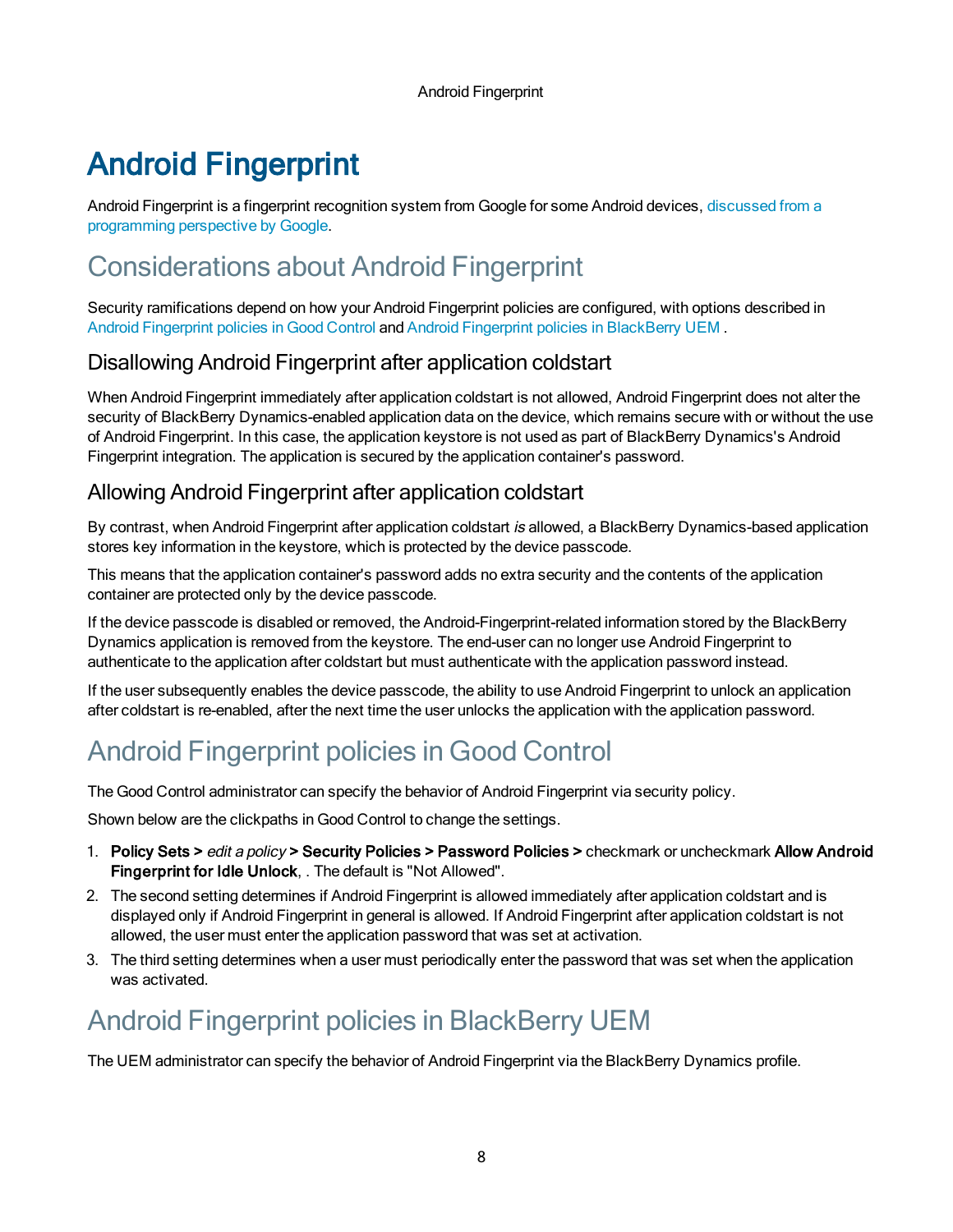Shown below are the clickpaths in the UEM to change the settings.

- 1. Navigate to Policies and profiles > BlackBerry Dynamics profiles > Allow Android fingerprint authentication. Check the checkbox to enable. The default is "Not Allowed".
- 2. The second setting determines if Android Fingerprint is allowed immediately after application coldstart and is displayed only if Android Fingerprint in general is allowed. If Android Fingerprint after application coldstart is not allowed, the user must enter the application password that was set at activation.
- <span id="page-8-0"></span>3. The third setting determines when a user must periodically enter the password that was set when the application was activated.

## User experience when Android Fingerprint is allowed

In the case that the "Allow Android Fingerprint" password policy has been set to "Allowed" for the user, the user can choose to enable or disable the use of Android Fingerprint to unlock a BlackBerry Dynamics application at the time the user sets or changes the BlackBerry Dynamics application password. The Android operating system guides the user to the necessary settings to enable Fingerprint, if he so chooses.

Even if Fingerprint is allowed by policy, the user must set an application password when the application is activated.

If the IT administrator allows Android Fingerprint in general and also after an application coldstart, the user is prompted with the Fingerprint screen to authenticate when a BlackBerry Dynamics application is started or idle-locked.

<span id="page-8-1"></span>If Android Fingerprint is not allowed in general by the IT administrator, it is never presented as an option to the end-user.

### About Samsung Pass

Samsung Pass is Samsung's implementation of fingerprint security on Android.

With BlackBerry Dynamics, Samsung Pass behaves identically to Android Fingerprint and is governed by the same Good Control policies that govern the use of Android Fingerprint.

<span id="page-8-2"></span>For Samsung Pass, some programming is required to include a special library that is delivered with the BlackBerry Dynamics SDK for Android.

## Known limitations in Samsung Pass

A known limitation in Samsung Pass is that Samsung Pass does not have any API to detect newly added fingerprints and thus never invalidates the previous fingerprints. This means that BlackBerry Dynamics has no mechanism to prompt the user to reactivate an application when a new fingerprint is added. This limitation also applies to the S 5 and Note 4 Samsung devices running Android M, which have recently begun to be supported by BlackBerry.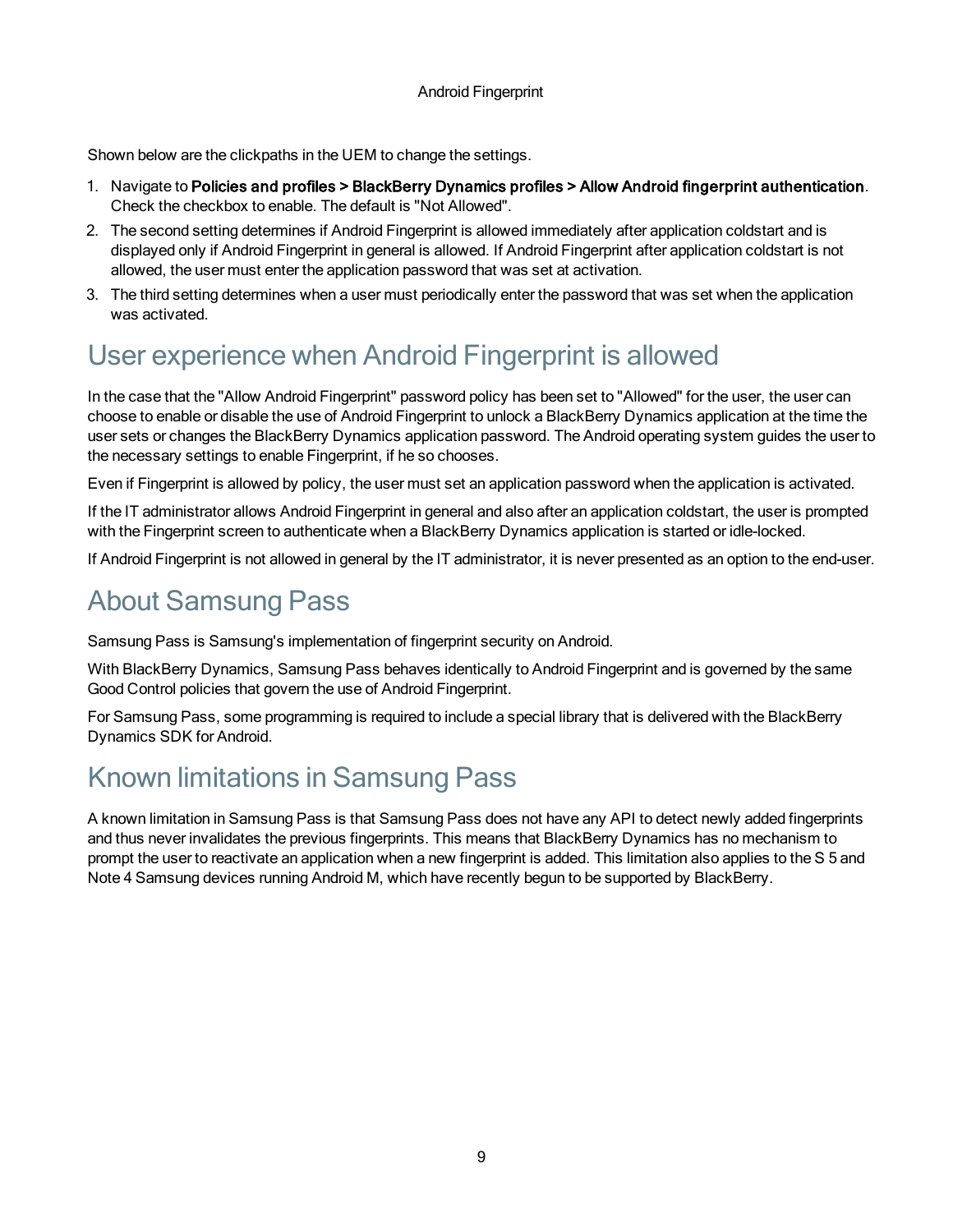<span id="page-9-0"></span>Apple Touch ID is a fingerprint recognition system for some iOS devices and is [described](http://support.apple.com/en-us/HT5949) in great detail by Apple.

According to Apple, the Touch ID biometric data is always directly stored by the iOS Touch ID system in the Apple processor (such as, the A7) Secure Enclave and never accessible by any application. More details of Apple's security and the Secure Enclave are in Apple's document at [https://www.apple.com/business/docs/iOS\\_Security\\_Guide.pdf](https://www.apple.com/business/docs/iOS_Security_Guide.pdf)

## <span id="page-9-1"></span>Allowing Touch ID after application coldstart

When Touch ID after application coldstart is allowed, a BlackBerry Dynamics-based application stores key information in the keystore, which is protected by the device passcode.

This means that the application container's password adds no extra security and the contents of the application container are protected only by the device passcode.

If the device passcode is disabled or removed, the Touch-ID-related information stored by the BlackBerry Dynamics application is removed from the keychain. The end-user can no longer use Touch ID to authenticate to the application after coldstart but must authenticate with the application password instead. If the user subsequently enables the device passcode, the ability to use Touch ID to unlock an application after coldstart is re-enabled, after the next time the user unlocks the application with the application password.

### <span id="page-9-2"></span>Summary of options and comparison of coldstart/warmstart behaviors on iOS

The terms *coldstart* and *warmstart* in reference to applications are defined below. In addition, for iOS, the behavior of applications based on the settings of Good Control or BlackBerry UEM are compared.

|                                     | <b>Coldstart</b>                                                                                                                                                                  | Warmstart                                                                                                                                                                                     |
|-------------------------------------|-----------------------------------------------------------------------------------------------------------------------------------------------------------------------------------|-----------------------------------------------------------------------------------------------------------------------------------------------------------------------------------------------|
| Definitions                         | When an application is terminated by iOS or<br>the end user, and started again, it is<br>considered a coldstart.                                                                  | When an application remains in memory and is<br>resumed by the user, it is considered a warmstart.                                                                                            |
| Capability                          | Allows end users to use fingerprint to<br>login/authenticate to BlackBerry Dynamics-<br>based applications even if the application has<br>been terminated by iOS or the end user. | Allows end user to authenticate using a password<br>on coldstart and fingerprint on warmstart.<br>Warmstart is utilized when the application remains<br>in memory, and not terminated by iOS. |
| Usage                               | To use Touch ID user must set a device password between 4 and 6 numbers long.                                                                                                     |                                                                                                                                                                                               |
| Fallback                            | If the user removes the fingerprint or removes the device passcode, Touch ID is not used by<br>BlackBerry Dynamics application, and the applications fallback to passwords.       |                                                                                                                                                                                               |
| Options                             | The IT administrator can enable the "Force Password Reentry" policy to required the user to<br>authenticate with a password every hour or at intervals of hours.                  |                                                                                                                                                                                               |
| Application<br>password<br>required | The application will prompt for password in<br>these conditions:                                                                                                                  | Same as coldstart plus: When coldstarted, the<br>application will prompt for a password.                                                                                                      |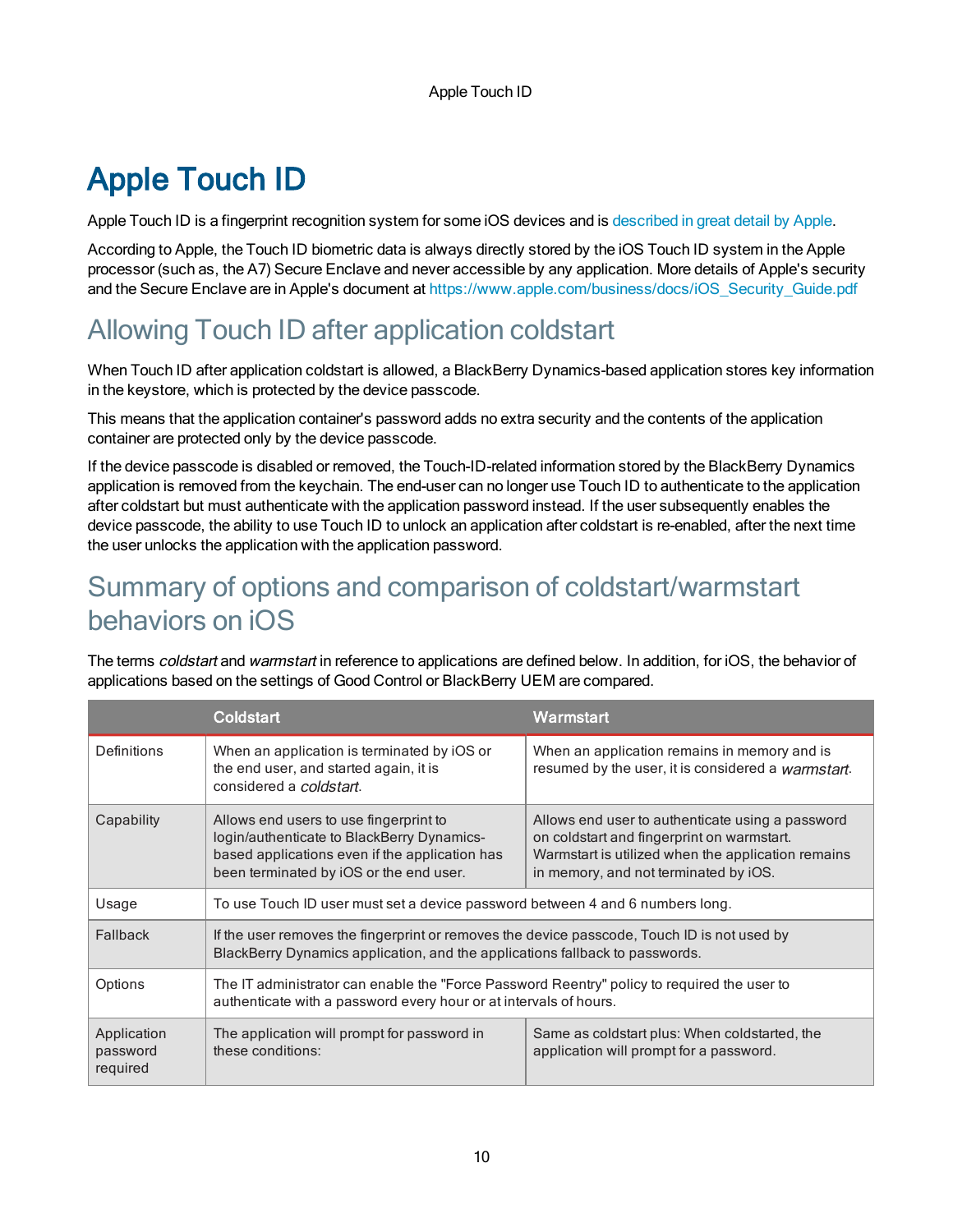|                                                                              | <b>Coldstart</b>                                                                                                                                                                                                                                                                                                                                                                                                                                                                                                           | Warmstart                                                                                               |
|------------------------------------------------------------------------------|----------------------------------------------------------------------------------------------------------------------------------------------------------------------------------------------------------------------------------------------------------------------------------------------------------------------------------------------------------------------------------------------------------------------------------------------------------------------------------------------------------------------------|---------------------------------------------------------------------------------------------------------|
|                                                                              | Initial password set on application<br>activation<br>Password change, either initiated by<br>user or password expiration.<br>Device passcode is changed<br>Fingerprint set is changed (iOS 9 or<br>higher and latest versions of the<br><b>BlackBerry Dynamics SDK)</b><br>Time interval specified in "Force<br>Password Reentry" policy to<br>reauthenticate with password has<br>expired. See "Options," above.<br>User's entry of fingerprint has failed too<br>many times.<br>User cancels the entry of a fingerprint. |                                                                                                         |
| Relation to<br><b>BlackBerry</b><br>Dynamics<br>authentication<br>delegation | Multi-authentication delegation in BlackBerry applications allows the administrator to define<br>BlackBery Dynamics-based applications that can authenticate the user for other BlackBerry<br>Dynamics-based applications.                                                                                                                                                                                                                                                                                                 |                                                                                                         |
|                                                                              | end-user authenticates with a fingerprint rather than a password.                                                                                                                                                                                                                                                                                                                                                                                                                                                          | Multi-authentication delegation is not affected by enabling fingerprint authentication, except that the |

### <span id="page-10-0"></span>Apple Touch ID policies in Good Control

The Good Control administrator can specify the behavior of Touch ID via security policy for application.

Shown below are the clickpaths in Good Control to change the settings.

- 1. Device: Device Policies > edit a policy > Restrictions > iOS heading > Edit > check or uncheck Allow Touch ID to unlock devices (iOS 7+). The default is "Allowed".
- 2. Good-based Applications, Touch ID settings:
	- Policy Sets > edit a policy > Security Policies > Password Policies > checkmark or uncheckmark Allow Touch IDfor Idle Unlock. The default is "Not Allowed".
	- The second setting determines if Touch ID is allowed immediately after application coldstart and is displayed only if Touch ID in general is allowed. If Touch ID after application coldstart is not allowed, the user must enter the application password that was set at activation.
	- The third setting determines when a user must periodically enter the password that was set when the application was activated. The default is 1 day.

## <span id="page-10-1"></span>Apple Touch ID policies in BlackBerry UEM

The UEM administrator can specify the behavior of Touch ID via the BlackBerry Dynamics profile.

Shown below are the clickpaths in UEM to change the settings.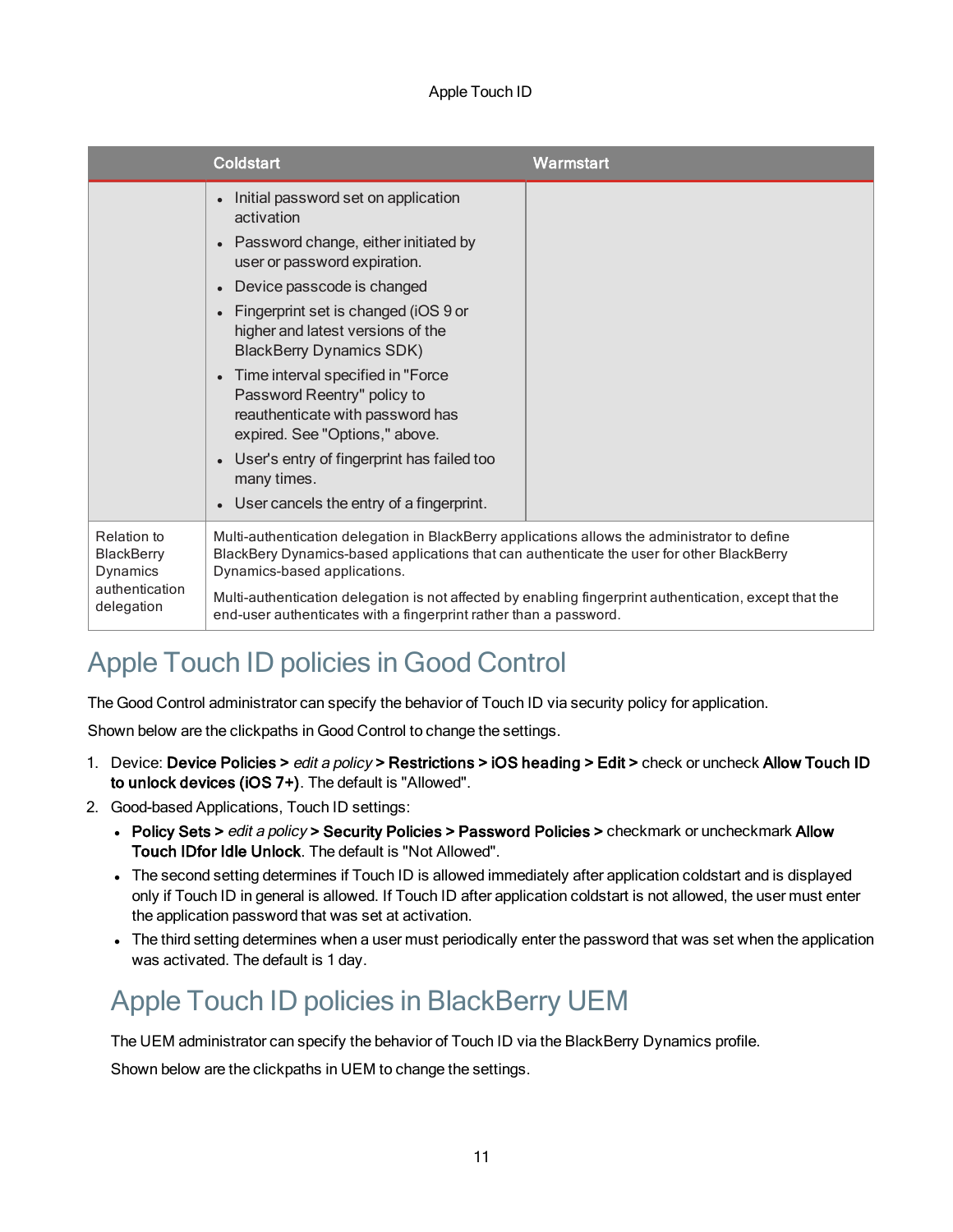- 1. Navigate to Policies and profiles > BlackBerry Dynamics Profile > Allow Touch ID. Check the checkbox to enable. The default is "Not Allowed".
- 2. The second setting determines if Touch ID is allowed immediately after application coldstart and is displayed only if Touch ID in general is allowed. If Touch ID after application coldstart is not allowed, the user must enter the application password that was set at activation.
- <span id="page-11-0"></span>3. The third setting determines when a user must periodically enter the password that was set when the application was activated. The default is 1 day.

### User experience when Touch ID is allowed

In the case that Touch ID is enabled on the iOS device and the "Allow Touch ID" password policy has been set to "Allowed" for the user, the user can choose to enable or disable the use of Touch ID to unlock a BlackBerry Dynamics application at the time the user sets or changes the BlackBerry Dynamics application password.

Even if Touch ID is allowed by Good Control or UEM policy, the user must set an application password when the application is activated.

If the IT administrator allows Touch ID in general and also after an application coldstart, the user is prompted with the Touch ID screen to authenticate when a BlackBerry Dynamics application is started or idle-locked.

<span id="page-11-1"></span>If Touch ID is not allowed in general by the IT administrator, it is never presented as an option to the end-user.

### Additional use cases and policy interactions

<span id="page-11-2"></span>This section describes the behavior BlackBerry Dynamics's support for Touch ID in some specific use cases.

#### Touch ID policy with periodic password enforcement

When enabling the policy for Touch ID at cold start, the IT administrator can optionally set a time frame to prompt the user for an application password instead of using Touch ID for authentication. The policy is Require Password not Fingerprint after N period since Password last used. Interval can range from 1 hour to 7 days. Default is minimum of every day.

#### <span id="page-11-3"></span>Stolen device

If a device set with the policy to enable Touch ID is stolen when the device is already unlocked or if the thief guesses the password, BlackBerry Dynamics or iOS itself still protect the device:

- The thief cannot access the application containers on the device via Touch ID, because stealing a person's fingerprint is next to impossible.
- If the thief succeeds in adding a new fingerprint, removing a stored fingerprint or disabling Touch ID (for all of which iOS itself requires that the thief authenticate with the fingerprint), iOS prompts for the device passcode. In addition, in this case, the next time a BlackBerry Dynamics application is launched, BlackBerry Dynamics detects the change in fingerprints and prompts the user for the application container's password, as follows: "Due to a device touch ID or Password Settings change, your password is required".
- If the thief's attempts to authenticate with fingerprint fails five times, iOS itself requires the thief to authenticate with the device passcode. The application containers are unaffected. Reference from Apple: "... Touch ID only allows five unsuccessful fingerprint match attempts before you must enter your passcode" at About Touch ID [security](https://support.apple.com/en-us/HT204587) on [iPhone](https://support.apple.com/en-us/HT204587) and iPad.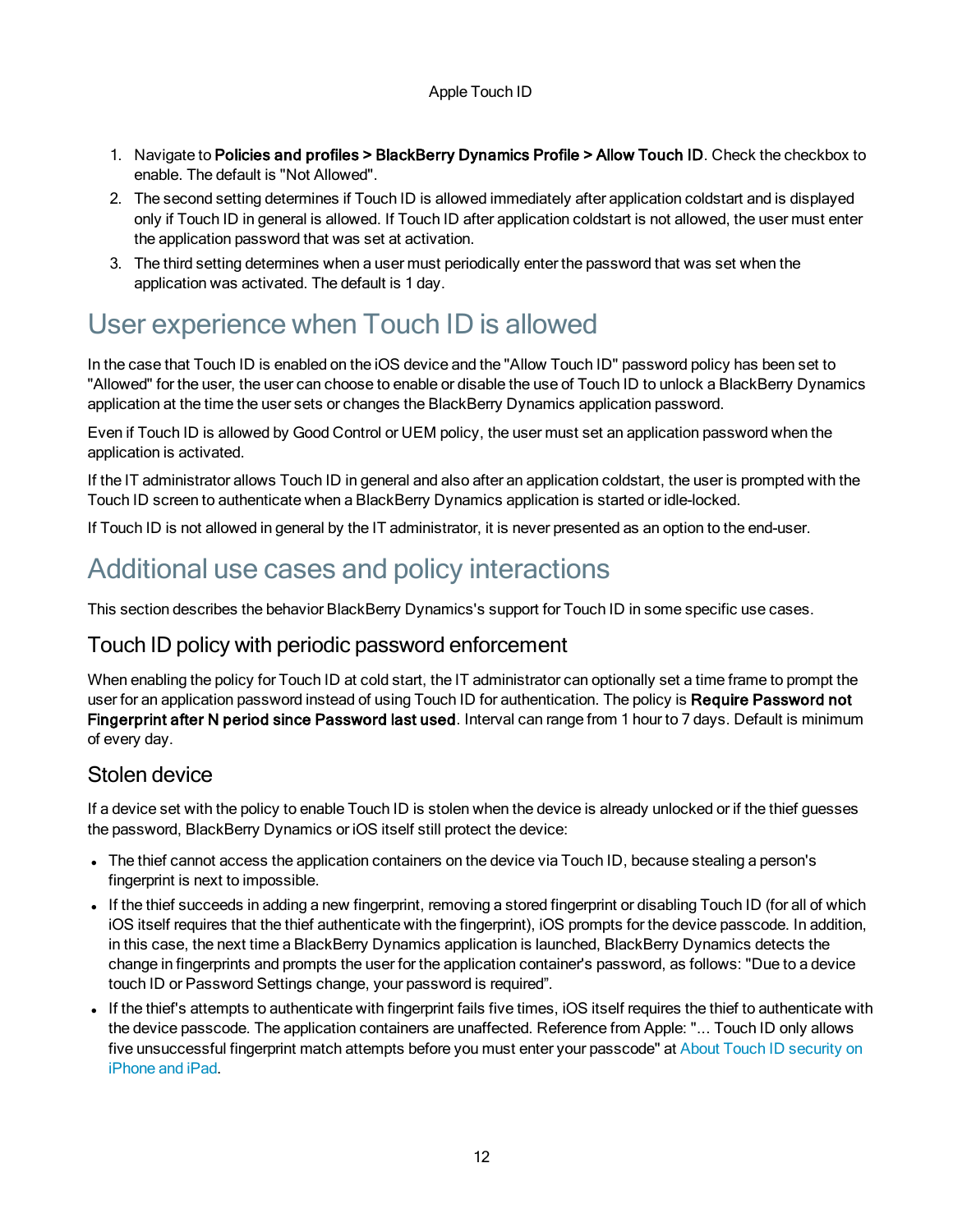<span id="page-12-0"></span>You might consider enforcing a complex password scheme to increase the security of the passwords.

#### Shared device

Apple allows up to five fingerprints, which can belong to different users (see forum discussion at <https://forums.developer.apple.com/thread/65847>), but iOS does not support the "multi-user OS" concept; that is, multiple fingerprints do not map to multiple users.

Likewise, BlackBerry Dynamics does not support the concept of multiple users sharing the same applications on a device; that is, the relation of application to device to policy to user is 1:1:1:1. Only a single instance of an application can be installed on the device.

Thus, the users sharing the device can login with separate fingerprints but the underlying password for fallback is identical, the enforcement of the password policies is identical, the encryption of the "shared" application containers is identical because in reality the device is not truly "shared"; it belongs to a "single" user. All users who access the device share the same data.

## <span id="page-12-1"></span>GFE with Apple Touch ID

<span id="page-12-2"></span>Described here are aspects of Apple Touch ID fingerprint authentication with BlackBerry Mobile Cntrol (GMC) and BlackBerry For Enterprise (GFE).

#### Policies in BlackBerry mobile control

The BlackBerry Mobile Control administrator can specify the behavior of Touch ID via policy for the device and authentication policy for the GFE application.

These policies are independent of one another.

Shown below are the clickpaths in BlackBerry Mobile Control to change the settings.

1. Device: Policies > edit a policy set > Restrictions > Mobile Device Management heading > iOS Configuration > Policies tab > check or uncheck Allow fingerprint for unlock. The default is "Allowed".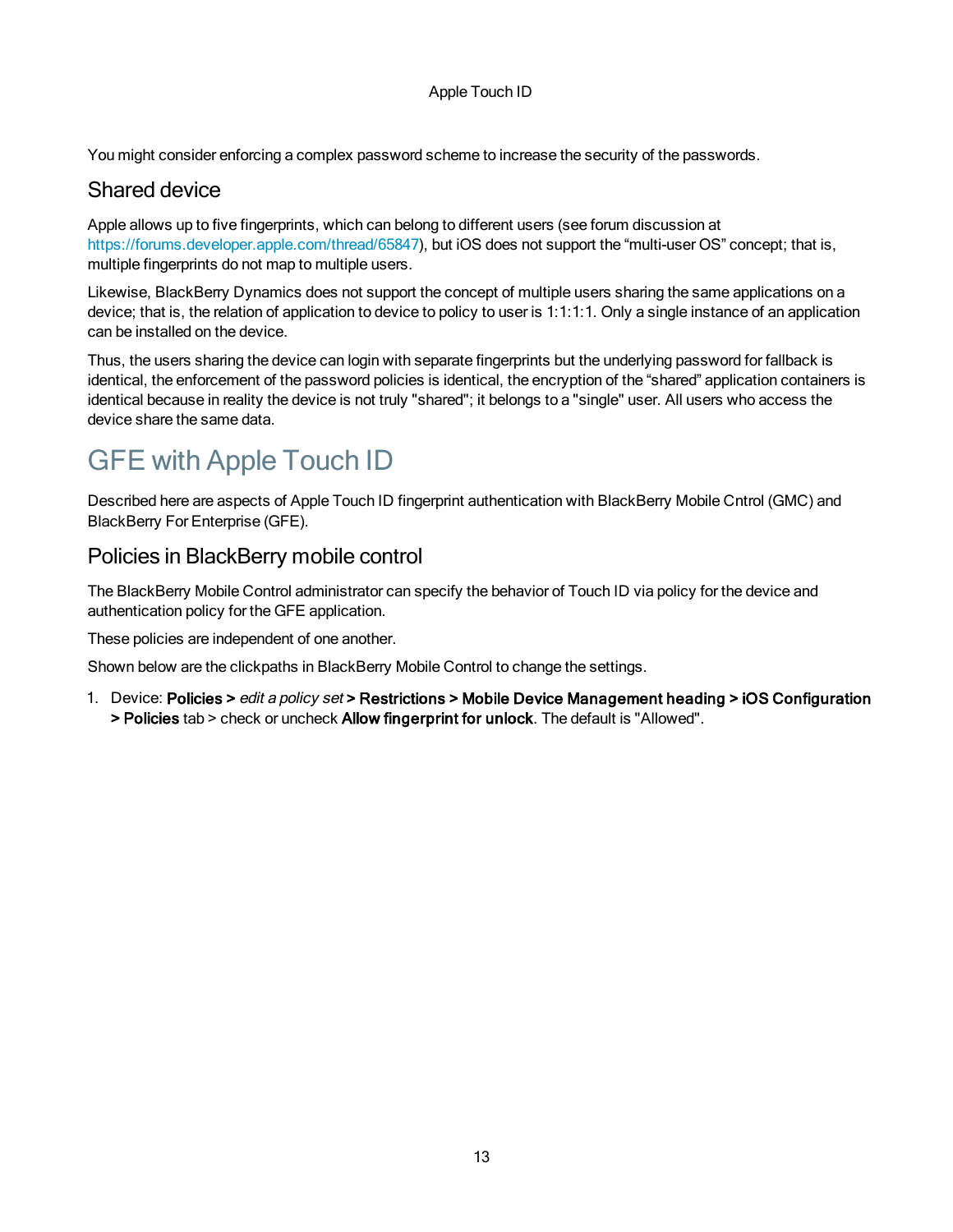| <b>Platform Support</b>          |                                                        |                     |                                                                                                                                                  |
|----------------------------------|--------------------------------------------------------|---------------------|--------------------------------------------------------------------------------------------------------------------------------------------------|
| General                          | Passcode                                               | <b>Restrictions</b> | WiFi                                                                                                                                             |
|                                  |                                                        |                     | Restriction policy settings are enforced by iOS and cannot be modified<br>* Changing these options will require the user to install a new MDM Pr |
| $\sqrt{ }$ Enable Restrictions * |                                                        |                     |                                                                                                                                                  |
| <b>Device Functionality</b>      | <b>Enable use of device features</b>                   |                     |                                                                                                                                                  |
|                                  | $\sqrt{ }$ Allow installing apps                       |                     |                                                                                                                                                  |
| Allow use of camera              |                                                        |                     |                                                                                                                                                  |
|                                  | Ø Allow FaceTime ∆                                     |                     |                                                                                                                                                  |
|                                  | Allow screen capture                                   |                     |                                                                                                                                                  |
|                                  |                                                        |                     | $\triangle$ Allow syncing of consumer email accounts while roaming $\triangle$                                                                   |
|                                  | $\sqrt{ }$ Allow voice dialing $\triangle$             |                     |                                                                                                                                                  |
|                                  | $\blacksquare$ Allow In-App purchases $\blacktriangle$ |                     |                                                                                                                                                  |
|                                  | Ø Allow Siri Assistant A                               |                     |                                                                                                                                                  |
|                                  | Allow Siri while device locked A                       |                     |                                                                                                                                                  |
|                                  | Allow multiplayer gaming $\triangle$                   |                     |                                                                                                                                                  |
|                                  | Allow adding Game Center friends A                     |                     |                                                                                                                                                  |
|                                  | Allow Passbook While Device Locked                     |                     |                                                                                                                                                  |
|                                  | Allow lock screen notifications view A                 |                     |                                                                                                                                                  |
|                                  | Allow lock screen today view $\triangle$               |                     |                                                                                                                                                  |
|                                  | Allow fingerprint for unlock $\triangle$               |                     |                                                                                                                                                  |
|                                  | Allow lock screen control center $\triangle$           |                     |                                                                                                                                                  |
| iTunes Settings                  |                                                        |                     |                                                                                                                                                  |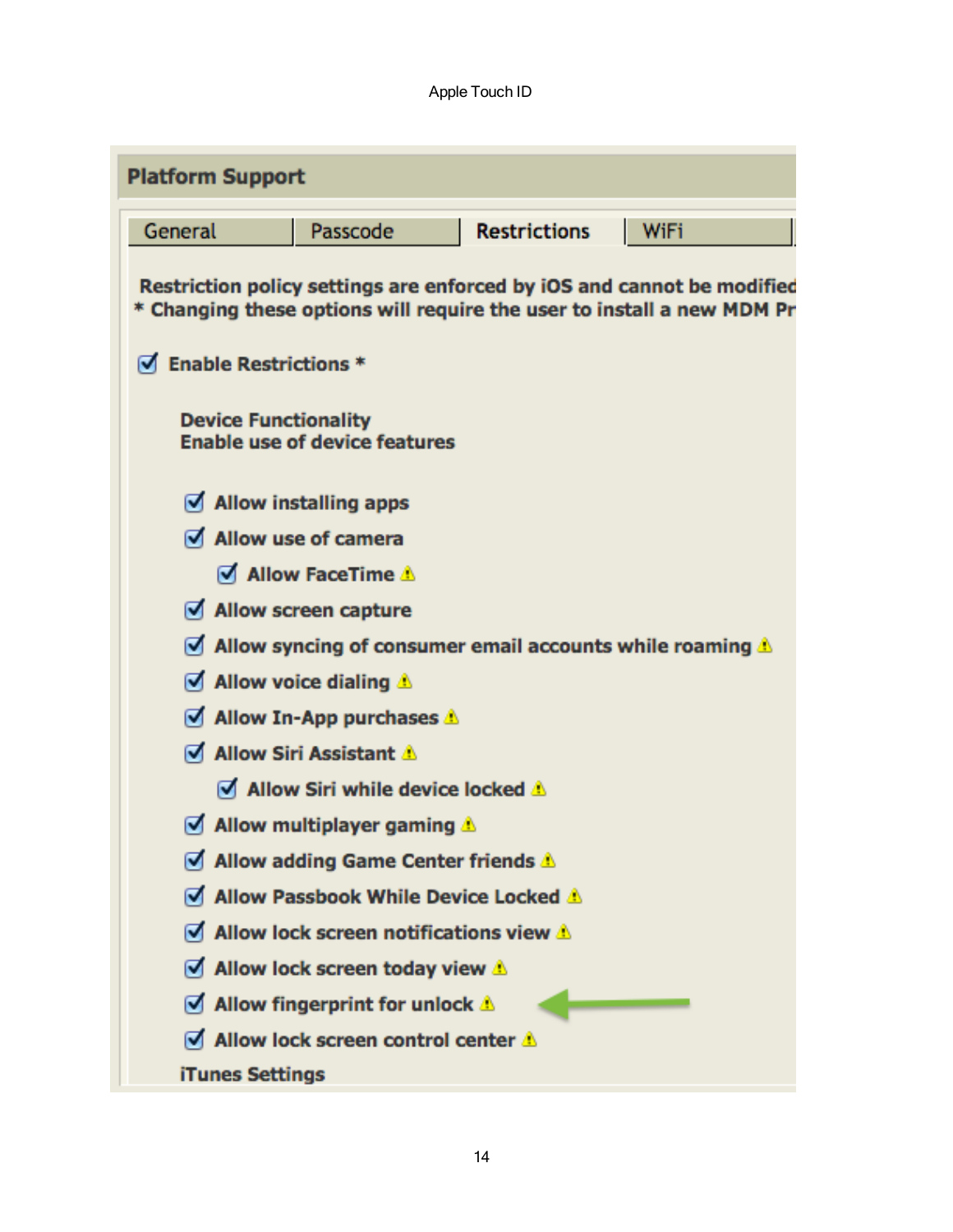- 2. GFE settings:
	- Policies > edit a policy set > BlackBerry For Enterprise Policies heading > BlackBerry for Enterprise Authetication > Lock Screen Protection Show>> > Allow Touch ID, as shown below. The default is "Not Allowed".
	- The second setting determines if Touch ID is allowed immediately after application coldstart and is displayed only if Touch ID in general is allowed. If Touch ID after application coldstart is not allowed, the user must enter the application password that was set at activation.

| <b>Platform Support</b>                                                                                                                                                                                                                                     |
|-------------------------------------------------------------------------------------------------------------------------------------------------------------------------------------------------------------------------------------------------------------|
| <b>Good For Enterprise Authentication</b><br>$\odot$ None<br>Password-protected (with or without soft token and S/MIME)<br>Smartcard PIN (requires S/MIME) O<br>Good Vault                                                                                  |
| Delegated Authentication $\bigcirc$ Auth app $\div$                                                                                                                                                                                                         |
| S/MIME Show »                                                                                                                                                                                                                                               |
| <b>Password Authentication Show »</b>                                                                                                                                                                                                                       |
| <b>Lock Screen Protection « Hide</b><br>Require password when idle for more than 1 hour<br>$\div$<br>For iOS, require password on application launch or when power button is pressed.<br>$\blacksquare$ After $\vert$ 10 $\vert$ invalid password attempts: |
| (.) Lock out user                                                                                                                                                                                                                                           |
| Wipe handheld data<br>Show notifications on lock screen<br>Allow access to Good Contacts (numbers only) for dialing<br>Allow Touch ID                                                                                                                       |
| Allow TouchID for application login after idle timeout<br>Allow TouchID for application login after restart                                                                                                                                                 |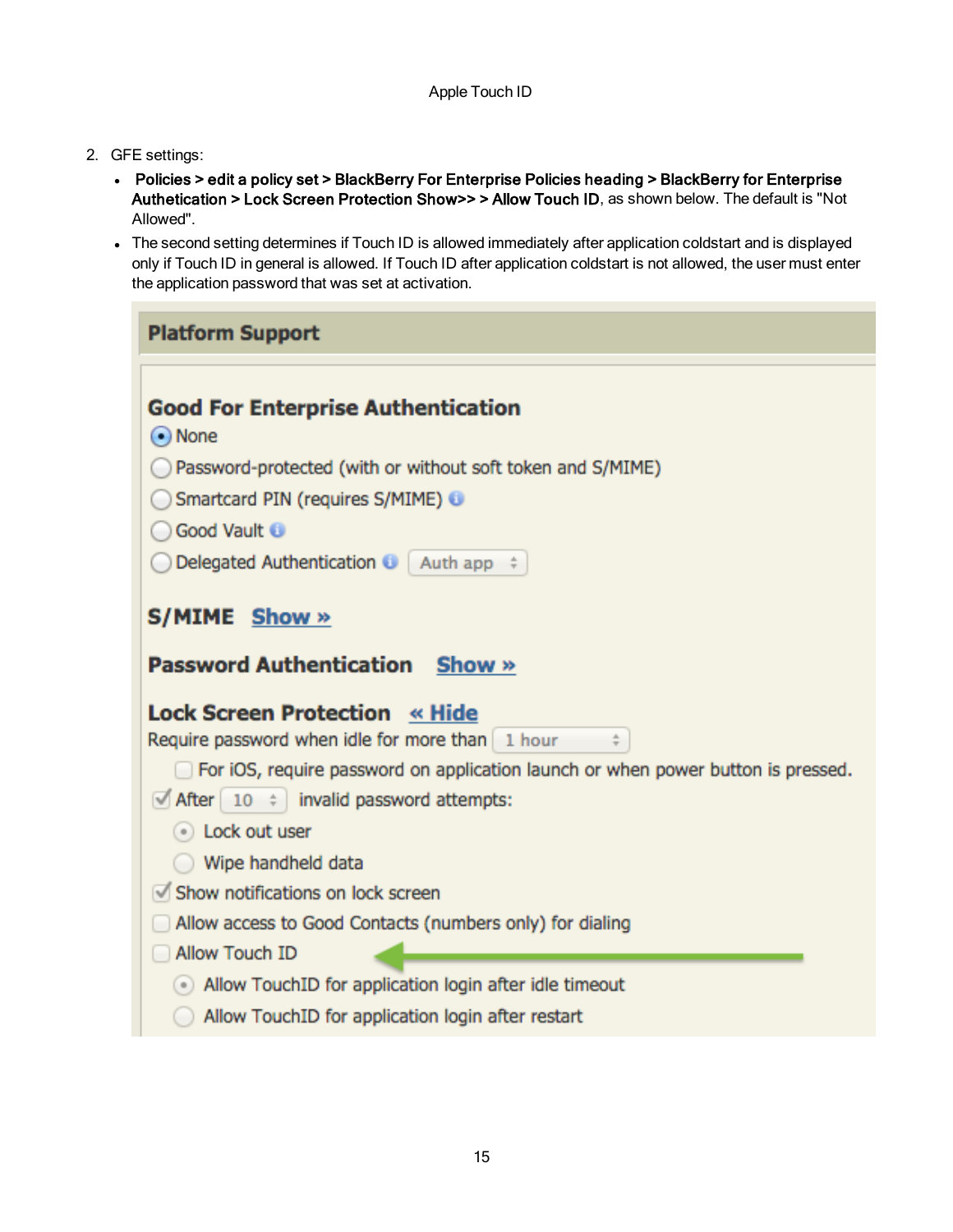### <span id="page-15-0"></span>GFE/GMC complete control by policy

With GFE and GMC the user cannot cannot disable Touch ID as a substitute for password authentication from within the GFE device client. The settings are completely controlled by the policies in GMC.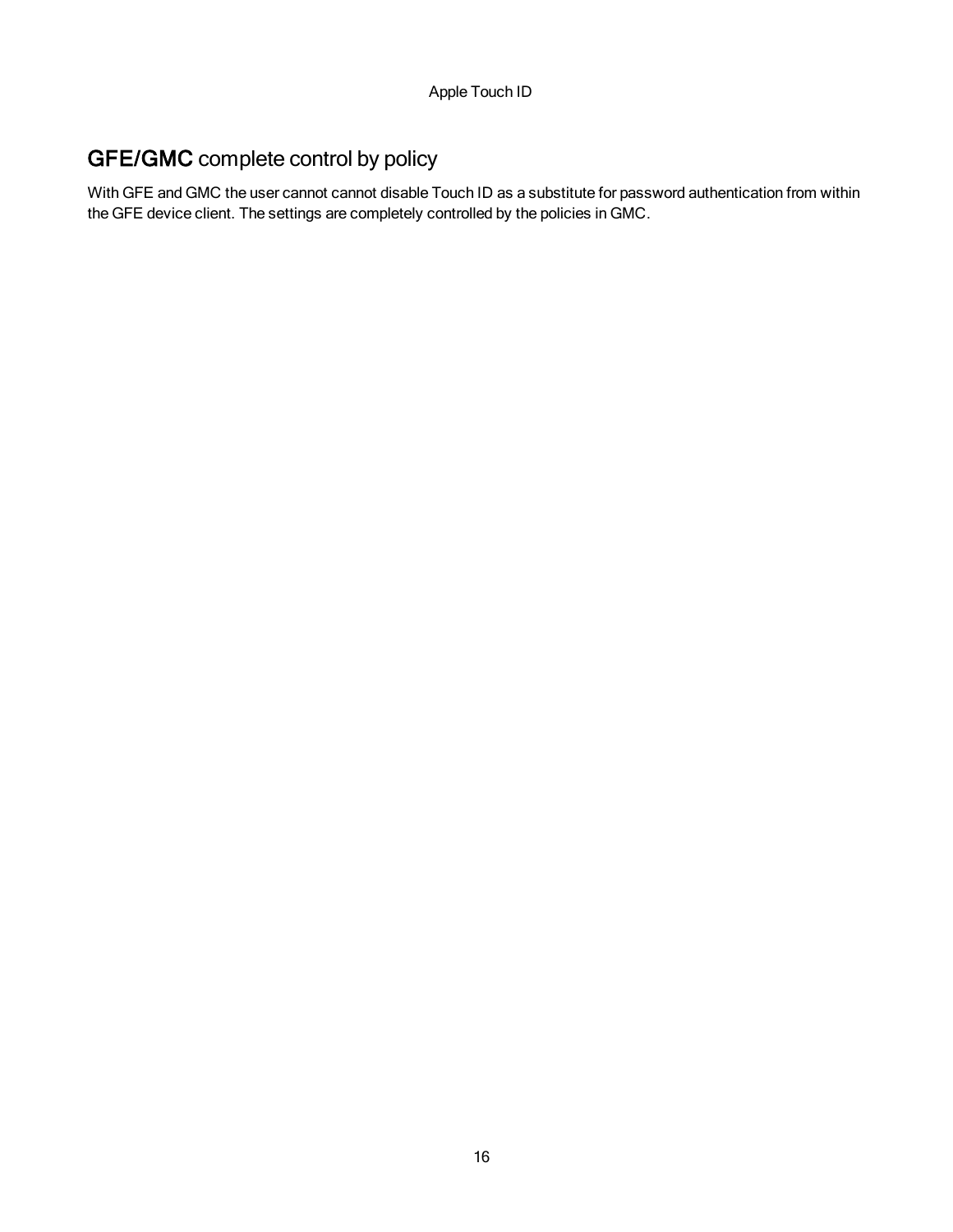# <span id="page-16-0"></span>BlackBerry Dynamics documentation

| Category                        | <b>Title</b>                                                                                                                                                                                                                                                                          | <b>Description</b>                                                                                                                         |
|---------------------------------|---------------------------------------------------------------------------------------------------------------------------------------------------------------------------------------------------------------------------------------------------------------------------------------|--------------------------------------------------------------------------------------------------------------------------------------------|
| Cross-<br>platform              | <b>Getting Started Guide for</b><br><b>Marketplace Partners</b><br><b>Good Control/Good Proxy</b><br>$\bullet$<br><b>Platform Overview for</b><br><b>Administrators and Developers</b>                                                                                                | Overviews of the BlackBerry Dynamics system                                                                                                |
|                                 | <b>Good Control Device and</b><br>$\bullet$<br><b>Application Management</b><br><b>Good Control Device</b><br>$\bullet$<br><b>Management Enrollment: Good</b><br><b>Agent for iOS</b><br><b>Good Control Device</b><br><b>Management Enrollment: Good</b><br><b>Agent for Android</b> | Device and application management on Good Control,<br>including app distribution, with client-side device enrollment<br>details            |
| Security                        | <b>BlackBerry Dynamics Security White</b><br>Paper                                                                                                                                                                                                                                    | Description of the security aspects of BlackBerry Dynamics                                                                                 |
|                                 | <b>BlackBerry Dynamics and Fingerprint</b><br>Authentication                                                                                                                                                                                                                          | Discussion of the implementation of BlackBerry security with<br>fingerprint recognition systems: Apple Touch ID and Android<br>Fingerprint |
| <b>BlackBerry</b><br><b>UEM</b> | <b>BlackBerry UEM Administration</b><br>Guide                                                                                                                                                                                                                                         | Approaches to administering the BlackBerry Unified<br><b>Endpoint Manager</b>                                                              |
|                                 | <b>Getting Started with BlackBerry UEM</b><br>and BlackBerry Dynamics                                                                                                                                                                                                                 | Introductory material to administering the BlackBerry UEM<br>with the BlackBerry Dynamics profile                                          |
| Good Control                    | <b>BlackBerry Secure Enterprise</b><br>$\bullet$<br><b>Planning Guide</b><br>• BlackBerry Secure Servers<br><b>Compatibility Matrix</b><br><b>BlackBerry Performance</b><br>Calculator                                                                                                | Guidelines and tools for planning your BlackBerry Secure<br>Enterprise deployment                                                          |
|                                 | <b>Good Control/Good Proxy Server</b><br><b>Preinstallation Checklist</b>                                                                                                                                                                                                             | Same checklist extracted from the installation guide below                                                                                 |
|                                 | <b>Good Control/Good Proxy Server</b><br><i><b>Installation</b></i>                                                                                                                                                                                                                   | Details on installing Good Control, Good Proxy, and the GC<br>database                                                                     |
|                                 | <b>Kerberos Constrained Delegation for</b><br><b>Good Control</b>                                                                                                                                                                                                                     | Configuration details for integrating the Kerberos<br>authentication system with BlackBerry Dynamics                                       |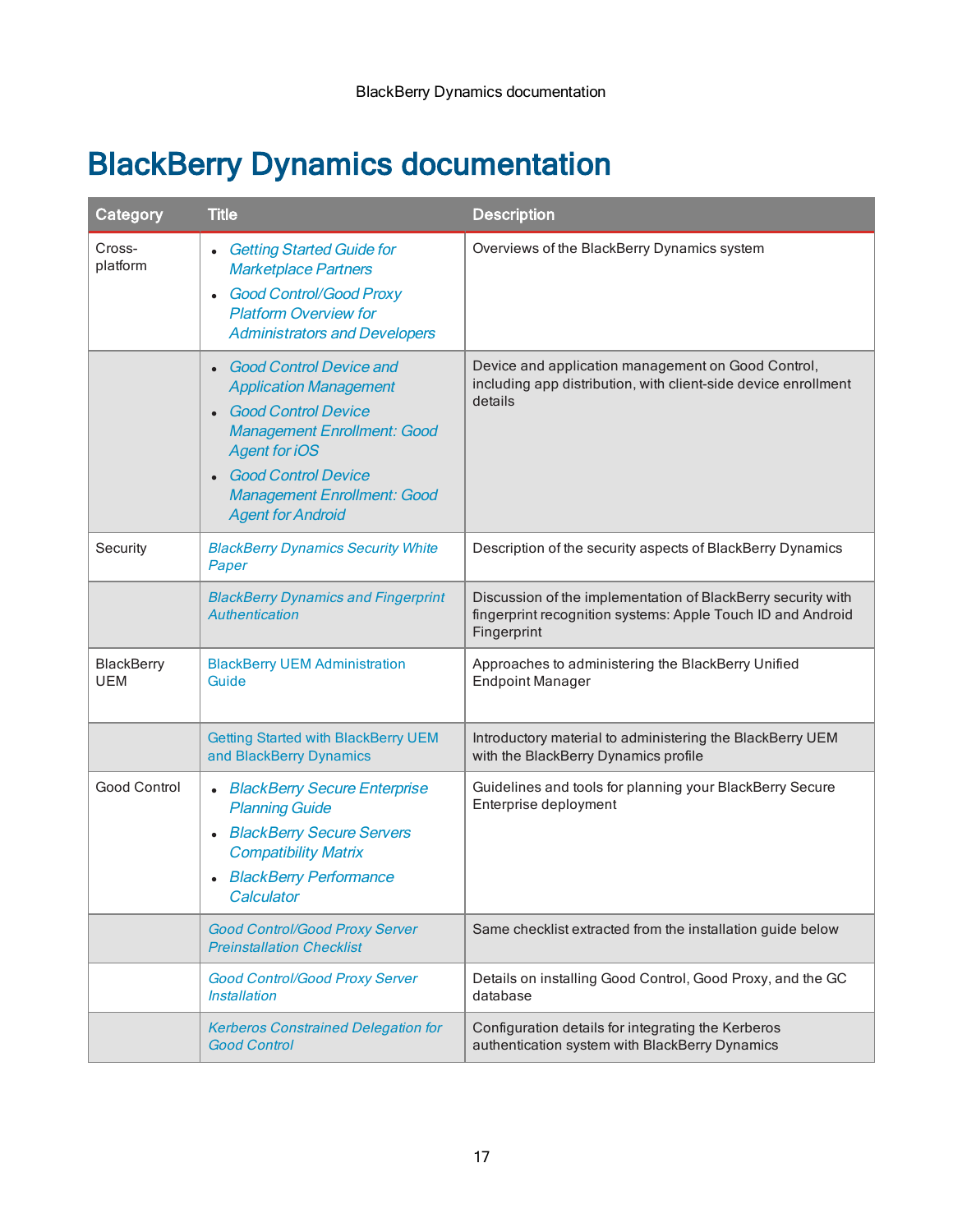#### BlackBerry Dynamics documentation

| Category                | <b>Title</b>                                                                                                                             | <b>Description</b>                                                                                                                                                                                                                                                |
|-------------------------|------------------------------------------------------------------------------------------------------------------------------------------|-------------------------------------------------------------------------------------------------------------------------------------------------------------------------------------------------------------------------------------------------------------------|
|                         | <b>Direct Connect for Good Control</b>                                                                                                   | Configuring BlackBerry Dynamics servers to securely<br>access internal resources from the external Internet                                                                                                                                                       |
|                         | <b>Good Control Easy Activation</b><br><b>Overview</b>                                                                                   | A look at the Easy Activation feature                                                                                                                                                                                                                             |
|                         | Good Control/Good Proxy Server<br><b>Backup and Restore</b>                                                                              | Minimal steps for backing up and restoring the BlackBerry<br>Dynamics system                                                                                                                                                                                      |
|                         | <b>Good Control Online Help</b>                                                                                                          | Printable copy of the GC console online help                                                                                                                                                                                                                      |
|                         | <b>PKI Cert Creation via Good Control:</b><br><b>Reference Implementation</b>                                                            | A reference implementation in Java for creating end-user<br>PKI certificates via Good Control and a Certificate Authority<br>(CA)                                                                                                                                 |
|                         | <b>Good Control Cloud Online Help</b>                                                                                                    | Printable copy of the Cloud GC console online help                                                                                                                                                                                                                |
|                         | <b>Technical Brief: BlackBerry Dynamics</b><br><b>Application Policies</b>                                                               | Description of formatting application policies for use in Good<br>Control, with examples.                                                                                                                                                                         |
|                         | <b>Good Control Web Services</b>                                                                                                         | Programmatic interfaces on Good Control<br>• Basic control and application management: SOAP<br>over HTTPS. Documentation is in the WSDL files<br>included with GC.<br>Device management: HTTP API (with JSON) for<br>device management. Zipfile of API reference. |
| Software<br>Development | Developer Bootstrap: Good Control<br><b>Essentials</b>                                                                                   | Bare minimum of information that a developer of BlackBerry<br>Dynamics applications needs to get started with the Good<br>Control server to test applications.                                                                                                    |
|                         | <b>BlackBerry Dynamics Shared</b><br><b>Services Framework</b>                                                                           | Description of the BlackBerry Dynamics shared services<br>framework for software developers                                                                                                                                                                       |
| Android                 | <b>Getting Started with the</b><br>$\bullet$<br><b>BlackBerry Dynamics SDK for</b><br><b>Android</b><br><b>API Reference for Android</b> | Working with the BlackBerry Dynamics SDK for Android and<br>the essential reference for developers                                                                                                                                                                |
| iOS                     | <b>Getting Started with the</b><br><b>BlackBerry Dynamics SDK for</b><br><i><b>iOS</b></i><br><b>API Reference for iOS</b>               | Working with the BlackBerry Dynamics SDK for iOS and the<br>essential reference for developers                                                                                                                                                                    |
| macOS                   | <b>Getting Started with the</b><br><b>BlackBerry Dynamics SDK for</b><br>macOS<br>API Reference for macOS                                | Working with the BlackBerry Dynamics SDK for macOS and<br>the essential reference for developers                                                                                                                                                                  |